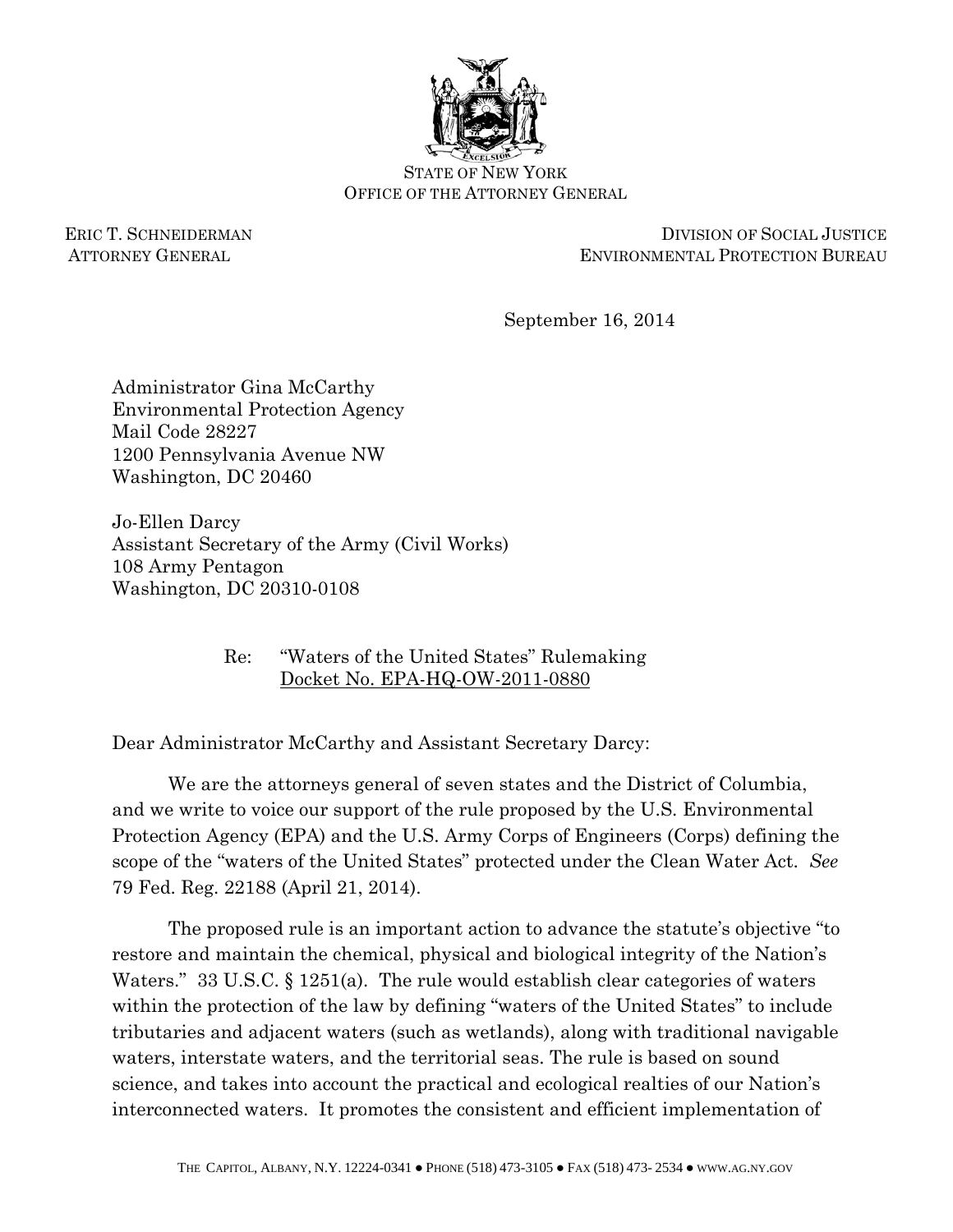State water pollution programs across the country in accordance with the principles of "cooperative federalism" on which this landmark statute is based. We support the proposed rule for three reasons.

First, the proposed rule is grounded in peer-reviewed scientific studies that confirm fundamental hydrologic principles. Water flows downhill, and connected waters, singly and in the aggregate, transport physical, chemical and biological pollution that affects the function and condition of downstream waters, as demonstrated by the many studies on which EPA and the Corps rely. The health and integrity of watersheds, with their networks of tributaries and wetlands that feed downstream waters, depend upon protecting the quality of upstream headwaters and adjacent wetlands. Comprehensive coverage under the CWA of these ecologically connected waters is essential to achieve the water quality protection purpose of the act.

Second, the proposed rule advances the statute's protection of state waters downstream of other states by securing a strong federal "floor" for water pollution control, thereby maintaining the consistency and effectiveness of the downstream states' water pollution programs. The federal statute preempts many common-law remedies traditionally used to address interstate water pollution, leaving the act and its regulatory provisions as the primary mechanism for protecting downstream states from the effects of upstream pollution. Of note is the fact that all of the lower forty-eight states have waters that are downstream of the waters of other states. By protecting interstate waters, the proposed rule allows states to avoid imposing disproportionate limits on in-state sources to offset upstream discharges which might otherwise go unregulated.

Third, by clarifying the scope of "waters of the United States," the proposed rule would promote predictability and consistency in the application of the law, and in turn help clear up a confusing body of case law that has emerged. Since the Supreme Court's plurality decision in *Rapanos v. United States,* 547 U.S. 715 (2006), a complex and confusing split has developed among the federal courts regarding which waters are "waters of the United States" and therefore within the Act's jurisdiction. The federal circuits have embraced at least three distinct approaches in instances of uncertain CWA jurisdiction, with some courts adopting Justice Kennedy's significant nexus test, some adopting the plurality's test, and some tending to defer to the agencies' fact-based determinations. Many courts have actively avoided ruling on the controlling law, highlighting the need for Agency clarification. The confusion and disagreement in the courts have produced inconsistent outcomes and contribute to the ongoing uncertainty regarding the Act's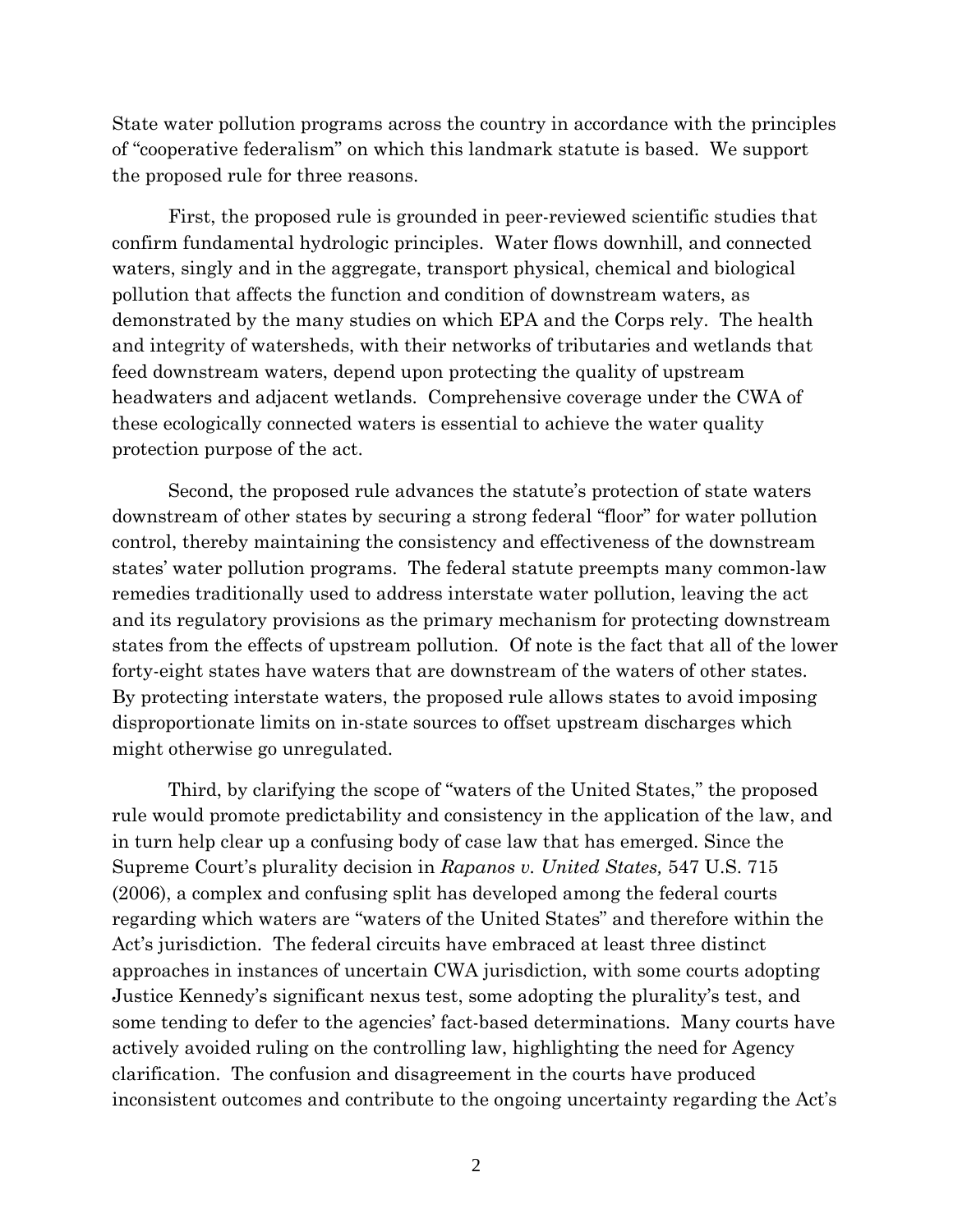application. The proposed rule's clear categories of waters subject to the Act would alleviate much of the jurisdictional uncertainty and allow for more efficient administration of the Act. The rule's clarity would be of benefit to the states because it would ease some of the administrative burden of having to make many fact-based determinations employing uncertain tests. In this regard, in the rulemaking the agencies have requested comments as to how a final rule could ease that burden further.

For these reasons we express our support for EPA's and the Corps' proposed rules defining the scope of waters protected under the CWA, and urge its promulgation by the agencies.<sup>[1](#page-2-0)</sup>

Ein T. Schun

 Eric T. Schneiderman Lisa Madigan New York Attorney General **Illinois Attorney General** 

George Jepsen Douglas F. Gansler

Connecticut Attorney General Maryland Attorney General

peoph R. Bisten, III

Joseph R. Biden III Peter F. Kilmartin

Jui Carlos Mathan Bob Ferguson

<span id="page-2-0"></span> $\overline{a}$ 

District of Columbia Attorney General Washington State Attorney General

West Madigan

to F. Kilmartin

Delaware Attorney General Rhode Island Attorney General

<sup>&</sup>lt;sup>1</sup> While the undersigned attorneys general support the proposed rule, they may object to other aspects of the proposal or the agencies' rationale for it and, accordingly, reserve their rights concerning such objections.